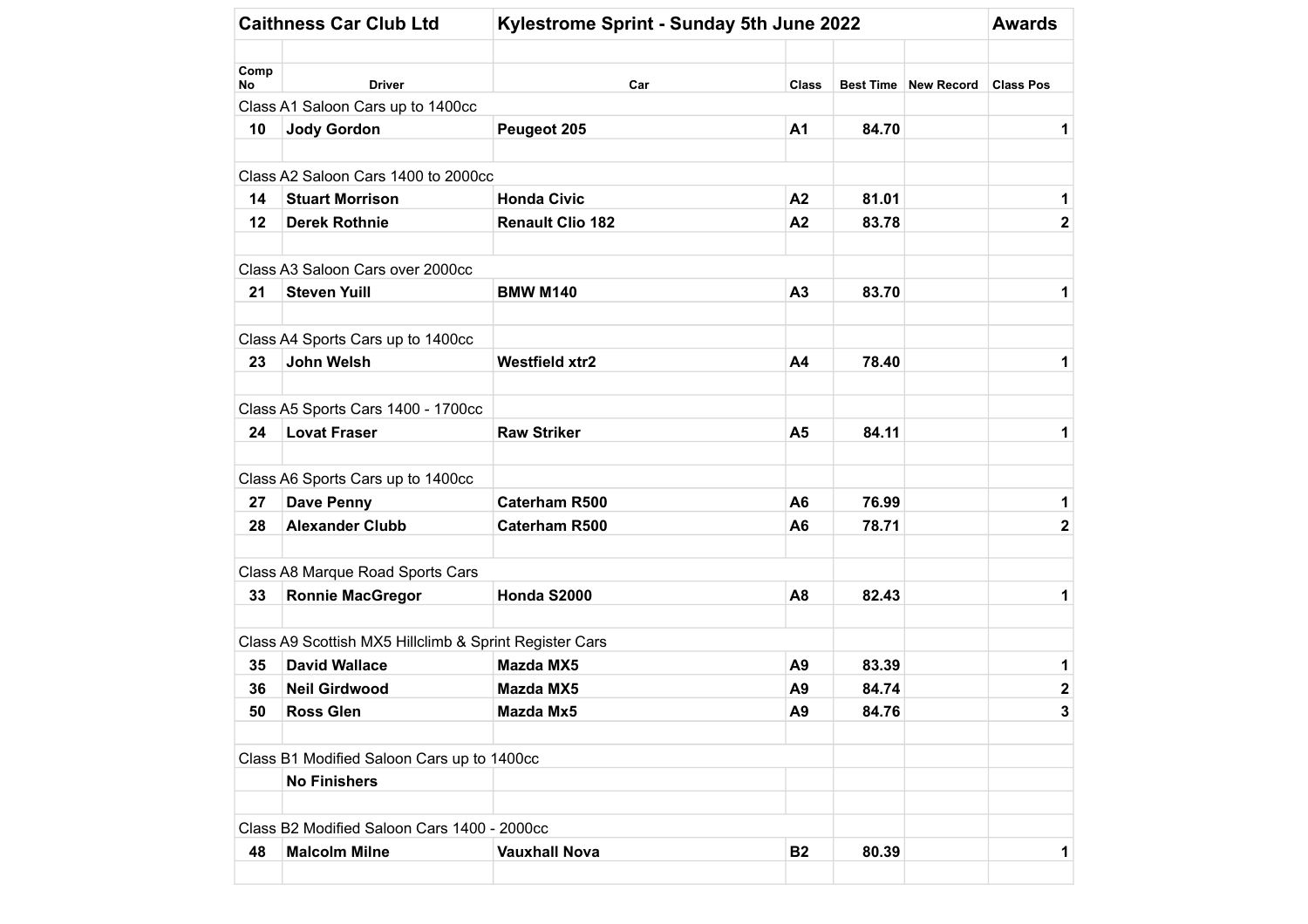| 53 | Norman Insch                                     | <b>Locost 7</b>       | <b>B4</b>      | 71.76 |       | 1            |
|----|--------------------------------------------------|-----------------------|----------------|-------|-------|--------------|
|    |                                                  |                       |                |       |       |              |
|    | Class B6 Modified Sports Cars over 1700cc        |                       |                |       |       |              |
| 54 | <b>Bill Lambie (Jnr.)</b>                        | <b>Westfield XTR2</b> | <b>B6</b>      | 74.13 |       | 1            |
|    |                                                  |                       |                |       |       |              |
|    | Class C0 Saloon Libre                            |                       |                |       |       |              |
| 56 | <b>Owen Dunbar</b>                               | <b>Ford Puma</b>      | C <sub>0</sub> | 83.73 |       | 1            |
|    |                                                  |                       |                |       |       |              |
|    | Class C1 Sports Libre Cars up to 1400cc          |                       |                |       |       |              |
| 58 | <b>Stephen Mallet</b>                            | <b>Radical Pr6</b>    | C <sub>1</sub> | 73.96 |       | 1            |
|    | Class C3 Sports Libre Cars over 1800cc           |                       |                |       |       |              |
| 62 | <b>Lindsay Robertson</b>                         | <b>Force LM</b>       | C <sub>3</sub> | 68.54 | 68.54 | 1            |
|    |                                                  |                       |                |       |       |              |
|    | Class C4 Racing Cars up to 1100cc                |                       |                |       |       |              |
| 65 | George Coghill Jnr                               | <b>Force TA</b>       | C <sub>4</sub> | 65.33 | 65.33 | 1            |
| 64 | <b>Louise Calder</b>                             | Jedi Mk1              | C <sub>4</sub> | 66.36 |       | $\mathbf{2}$ |
|    |                                                  |                       |                |       |       |              |
|    | Class C5 Racing Cars 1100 - 1600cc               |                       |                |       |       |              |
| 68 | <b>Mike Andrew</b>                               | <b>OMS CF04-17</b>    | C <sub>5</sub> | 67.61 |       | 1            |
|    |                                                  |                       |                |       |       |              |
|    | Class C6 Racing Cars over 1600cc                 |                       |                |       |       |              |
| 72 | <b>Charlie Forsyth</b>                           | <b>OMS 28</b>         | C <sub>6</sub> | 71.63 |       | 1            |
|    |                                                  |                       |                |       |       |              |
|    | Class D1 Classic & Thoroughbred Road Cars        |                       |                |       |       |              |
| 74 | <b>Stephen Hall</b>                              | <b>Triumph TR4</b>    | D <sub>1</sub> | 84.94 |       | 1            |
|    | Class D2 Classic & Thoroughbred Modified Cars    |                       |                |       |       |              |
| 76 | <b>Michael Sutherland</b>                        | <b>Ford Fiesta</b>    | D <sub>2</sub> | 79.21 | 79.21 | 1            |
|    |                                                  |                       |                |       |       |              |
|    | Class D3 Classic & Thoroughbred Competition Cars |                       |                |       |       |              |
| 80 | <b>George Coghill</b>                            | <b>Chevron B45</b>    | D <sub>3</sub> | 74.65 |       | 1            |
|    |                                                  |                       |                |       |       |              |
|    | Fastest Time of Day                              |                       |                |       |       |              |
| 65 | <b>George Coghill Jnr</b>                        | <b>Force TA</b>       | C <sub>4</sub> | 65.33 | 65.33 | $\mathbf 1$  |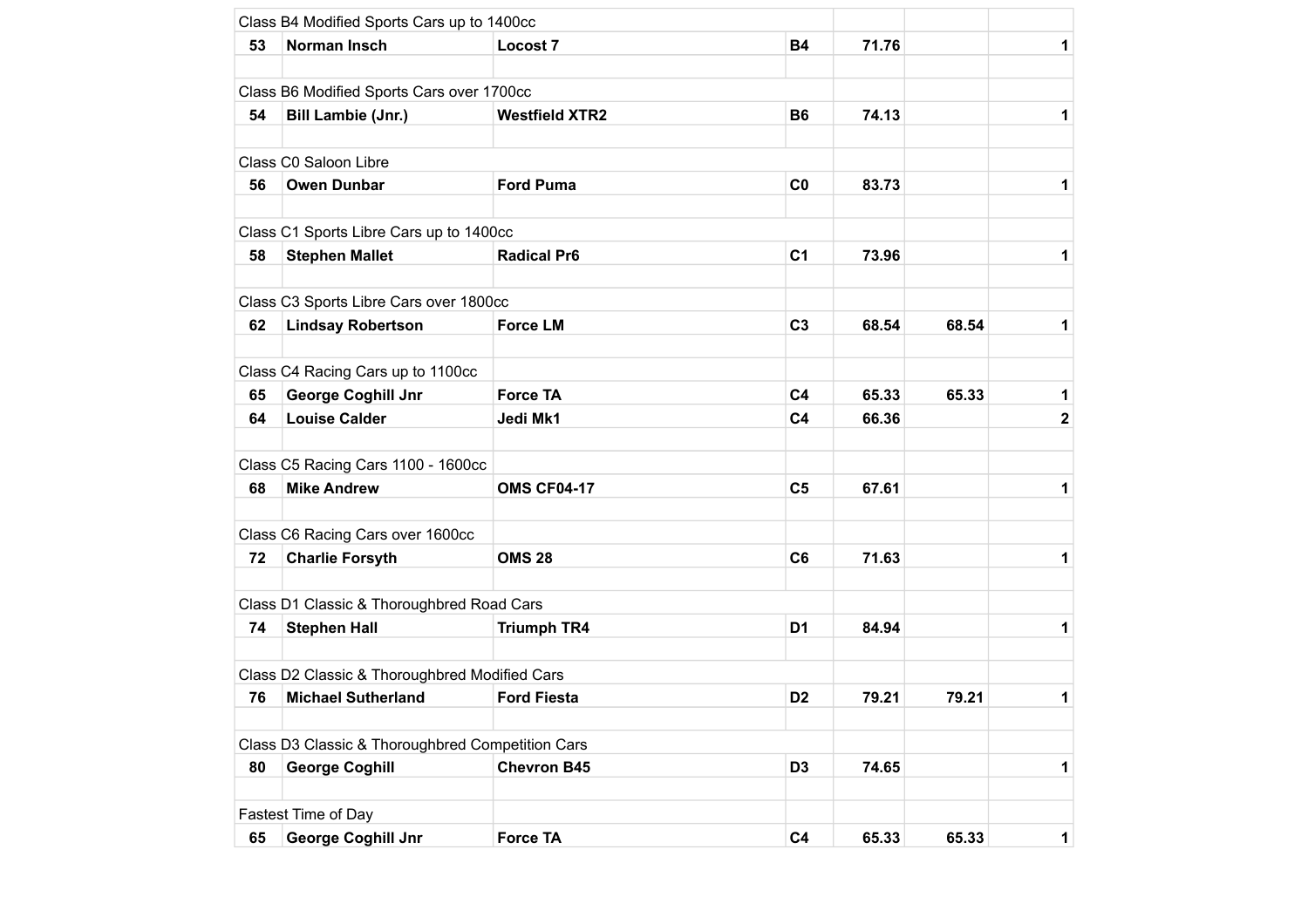| <b>Caithness Car Club Ltd</b> |                        | Kylestrome Sprint - Sunday 5th June 2022                                                      |                |                 |       |          |           |                      | Final Results signed by Carol Blanchard Clerk of Course at<br>17:05 on 5 June 2022 |                      |                |                     |               |                         |            |
|-------------------------------|------------------------|-----------------------------------------------------------------------------------------------|----------------|-----------------|-------|----------|-----------|----------------------|------------------------------------------------------------------------------------|----------------------|----------------|---------------------|---------------|-------------------------|------------|
| No                            | <b>Driver</b>          | Car                                                                                           |                | Class Split Pr1 | Pr1   | Split T1 | <b>T1</b> | Split T <sub>2</sub> | T <sub>2</sub>                                                                     | Split T <sub>3</sub> | T <sub>3</sub> | <b>Best</b><br>Time | New<br>Record | <b>CI</b><br>Pos        | O/A<br>Pos |
|                               |                        | Class A1 Saloon Cars up to 1400cc Record: David Reid 07.09.14 - 81.01                         |                |                 |       |          |           |                      |                                                                                    |                      |                |                     |               |                         |            |
| 10                            | <b>Jody Gordon</b>     | Peugeot 205                                                                                   | A1             | 40.44           | 86.05 | 40.36    | 85.45     | 39.95                | 84.70                                                                              | 40.08                | 84.84          | 84.70               |               | 1                       | 43         |
| 710                           | Campbell Gordon        | Peugeot 205                                                                                   | A <sub>1</sub> | 42.95           | 90.14 | 41.61    | 89.21     | 42.04                | 89.39                                                                              | 42.24                | 89.37          | 89.21               |               | $\overline{2}$          | 61         |
|                               |                        | Class A2 Saloon Cars 1400-2000cc Record: Sandy Coghill 03.06.12 - 80.2                        |                |                 |       |          |           |                      |                                                                                    |                      |                |                     |               |                         |            |
| 14                            | <b>Stuart Morrison</b> | Honda Civic                                                                                   | A <sub>2</sub> | 38.18           | 81.56 | 37.97    | 81.07     | 38.20                | 83.12                                                                              | 37.93                | 81.01          | 81.01               |               | $\mathbf{1}$            | 29         |
| 12                            | Derek Rothnie          | Renault Clio 182                                                                              | A2             | 39.78           | 84.73 | 39.08    | 83.92     | 39.02                | 83.78                                                                              | 39.25                | 84.40          | 83.78               |               | $\mathbf 2$             | 38         |
| 18                            | Derek Gordon           | Peugeot 106                                                                                   | A2             | 40.46           | 86.78 | 39.64    | 85.09     | 39.51                | 85.47                                                                              | 39.61                | 85.62          | 85.09               |               | 3                       | 49         |
| 19                            | Martin Taylor          | Renault Clio 172                                                                              | A2             | 40.72           | 87.00 | 40.37    | 86.06     | 39.80                | 85.59                                                                              | 39.82                | 85.25          | 85.25               |               | 4                       | 51         |
| 15                            | Andrew Macaskill       | <b>VW Polo</b>                                                                                | A2             | 42.00           | 88.57 | 41.27    | 87.21     | 40.84                | 86.51                                                                              | 40.82                | 87.23          | 86.51               |               | 5                       | 55         |
|                               |                        | Class A3 Saloon Cars over 2000cc Record: Martin Willox 12.09.10 - 74.31                       |                |                 |       |          |           |                      |                                                                                    |                      |                |                     |               |                         |            |
| 21                            | Steven Yuill           | <b>BMW M140</b>                                                                               | A <sub>3</sub> | 39.26           | 84.63 | 39.37    | 84.52     | 38.54                | 83.70                                                                              | 38.99                | 84.27          | 83.70               |               | $\mathbf{1}$            | 36         |
| 20                            | Thomas Rapson          | Subaru Impreza                                                                                | A <sub>3</sub> | 40.11           | 86.34 | 40.43    | 86.08     | 39.02                | 84.56                                                                              | 38.93                | 84.42          | 84.42               |               | $\mathbf{2}$            | 42         |
| 22                            | Tommy Rapson           | Audi TT                                                                                       | A <sub>3</sub> | 40.31           | 86.14 | 39.43    | 85.14     | 39.68                | 85.40                                                                              | 39.67                | 85.89          | 85.14               |               | 3                       | 50         |
|                               |                        | Class A4 Sports Cars up to 1400cc Record: Stuart Dow 10.09.06 - 73.35                         |                |                 |       |          |           |                      |                                                                                    |                      |                |                     |               |                         |            |
| 23                            | John Welsh             | Westfield xtr2                                                                                | A4             | 37.89           | 80.87 | 38.32    | 81.40     | 36.76                | 79.49                                                                              | 36.51                | 78.40          | 78.40               |               | $\mathbf 1$             | 23         |
|                               |                        | Class A5 Sports Cars 1400-1700cc Record: Garry Dickson 04.06.06 - 73.78                       |                |                 |       |          |           |                      |                                                                                    |                      |                |                     |               |                         |            |
| 24                            | Lovat Fraser           | <b>Raw Striker</b>                                                                            | A5             | 41.72           | 88.01 | 40.59    | 86.32     | 39.21                | 84.11                                                                              | 40.44                | 85.53          | 84.11               |               | $\mathbf{1}$            | 41         |
|                               |                        | Class A6 Sports Cars over 1700cc Record: Les Mutch 08.06.14 - 71.69                           |                |                 |       |          |           |                      |                                                                                    |                      |                |                     |               |                         |            |
| 27                            | Dave Penny             | Caterham R500                                                                                 | A <sub>6</sub> | 36.82           | 77.64 | 36.09    | 77.34     | 36.03                | 76.99                                                                              | 999.00               | 999.00         | 76.99               |               | $\mathbf{1}$            | 20         |
| 28                            | Alexander Clubb        | Caterham R500                                                                                 | A <sub>6</sub> | 38.74           | 81.69 | 37.14    | 79.40     | 36.77                | 78.71                                                                              | 37.01                | 79.18          | 78.71               |               | $\mathbf{2}$            | 25         |
| 30                            | Chris Rae              | Caterham SLR                                                                                  | A <sub>6</sub> | 38.38           | 81.87 | 38.61    | 999.00    | 37.74                | 80.06                                                                              | 38.07                | 80.46          | 80.06               |               | 3                       | 27         |
| 725                           | George Emmerson        | Westfield SEi                                                                                 | A <sub>6</sub> | 39.03           | 83.11 | 38.11    | 81.44     | 38.46                | 82.63                                                                              | 38.61                | 82.50          | 81.44               |               | 4                       | 30         |
| 25                            | Gavin Brownlee         | Westfield 1800                                                                                | A <sub>6</sub> | 40.05           | 85.42 | 38.78    | 82.78     | 38.47                | 82.32                                                                              | 38.48                | 82.75          | 82.32               |               | 5                       | 31         |
| 26                            | Darren Shepherd        | Honda S2000                                                                                   | A <sub>6</sub> | 39.43           | 83.74 | 38.90    | 83.17     | 38.96                | 82.84                                                                              | 38.24                | 82.66          | 82.66               |               | 6                       | 34         |
|                               |                        | Class A8 Marque Road Sports Cars Record: Graeme Bremner 03.06.18 - 76.67                      |                |                 |       |          |           |                      |                                                                                    |                      |                |                     |               |                         |            |
| 33                            | Ronnie MacGregor       | Honda S2000                                                                                   | A8             | 39.89           | 84.41 | 38.96    | 82.61     | 38.77                | 82.43                                                                              | 39.16                | 83.24          | 82.43               |               | $\mathbf 1$             | 32         |
| 31                            | Fiona Munro            | Nissan 350Z                                                                                   | A <sub>8</sub> | 44.72           | 94.53 | 43.16    | 91.82     | 41.94                | 98.14                                                                              | 43.16                | 93.12          | 91.82               |               | $\boldsymbol{2}$        | 64         |
| 731                           | Rosalind Mackenzie     | Nissan 350Z                                                                                   | A <sub>8</sub> | 46.85           | 98.79 | 44.79    | 94.96     | 44.34                | 95.44                                                                              | 45.25                | 96.19          | 94.96               |               | 3                       | 65         |
|                               |                        | Class A9 Scottish MX5 Hillclimb & Sprint Register Cars Record: Andrew Connell 08.09.19 - 83.3 |                |                 |       |          |           |                      |                                                                                    |                      |                |                     |               |                         |            |
| 35                            | David Wallace          | Mazda MX5                                                                                     | A <sub>9</sub> | 40.21           | 84.46 | 39.34    | 83.58     | 39.07                | 83.39                                                                              | 39.58                | 83.96          | 83.39               |               | 1                       | 35         |
| 36                            | Neil Girdwood          | Mazda MX5                                                                                     | A <sub>9</sub> | 40.77           | 86.01 | 40.59    | 85.97     | 39.69                | 84.74                                                                              | 39.73                | 85.11          | 84.74               |               | $\overline{\mathbf{c}}$ | 44         |
| 50                            | Ross Glen              | Mazda Mx5                                                                                     | A <sub>9</sub> | 39.90           | 84.60 | 39.87    | 84.90     | 40.12                | 85.24                                                                              | 39.89                | 84.76          | 84.76               |               | 3                       | 45         |
| 38                            | Jim King               | Mazda Mx5 SVT                                                                                 | A9             | 40.20           | 85.13 | 39.85    | 85.40     | 39.70                | 84.89                                                                              | 39.95                | 86.01          | 84.89               |               | 4                       | 46         |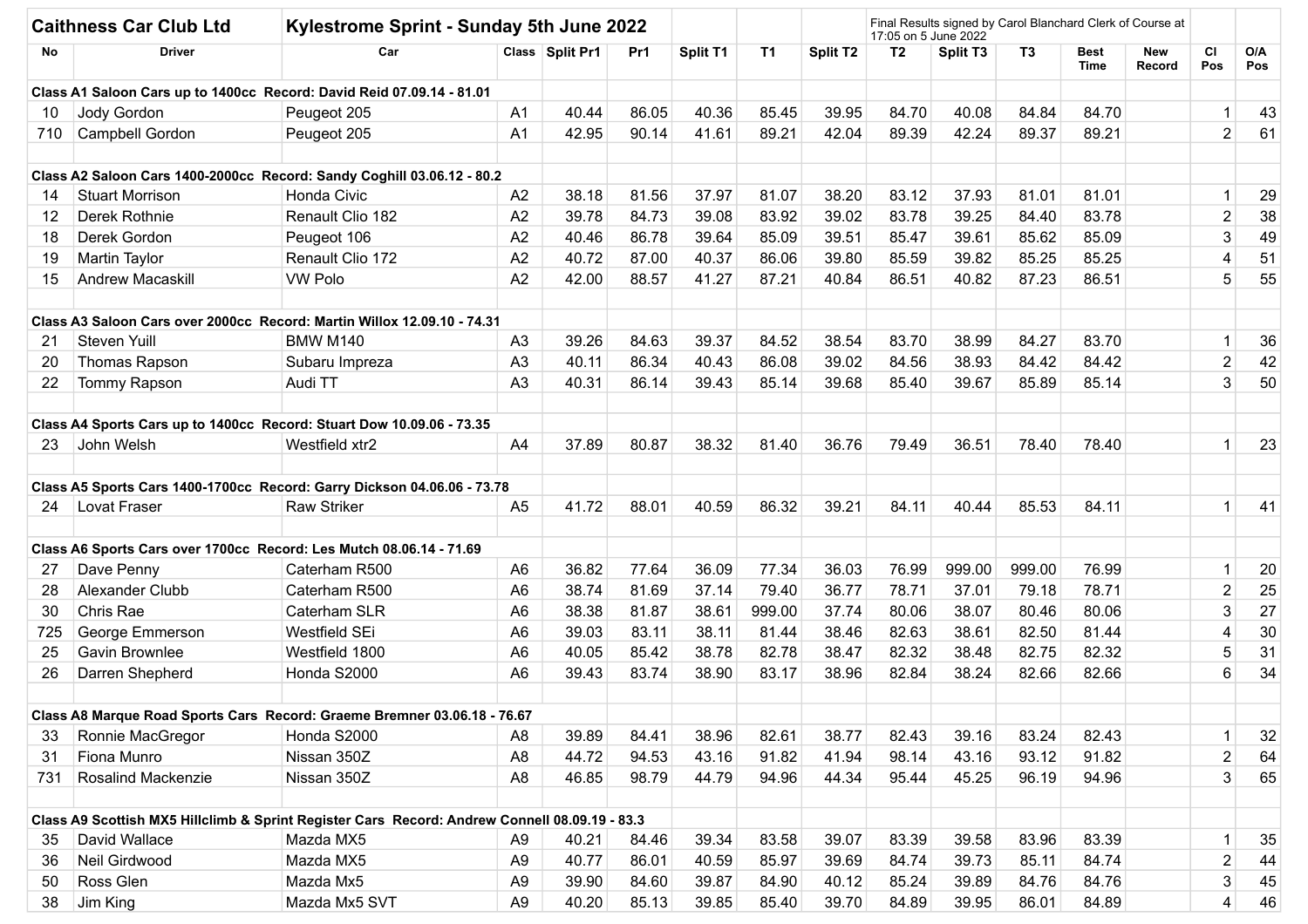| <b>Caithness Car Club Ltd</b> |                                                              | Kylestrome Sprint - Sunday 5th June 2022                                             |                |                 |        |          | Final Results signed by Carol Blanchard Clerk of Course at<br>17:05 on 5 June 2022 |                      |                |                 |                |                            |                      |                  |                |
|-------------------------------|--------------------------------------------------------------|--------------------------------------------------------------------------------------|----------------|-----------------|--------|----------|------------------------------------------------------------------------------------|----------------------|----------------|-----------------|----------------|----------------------------|----------------------|------------------|----------------|
| No                            | <b>Driver</b>                                                | Car                                                                                  |                | Class Split Pr1 | Pr1    | Split T1 | T1                                                                                 | Split T <sub>2</sub> | T <sub>2</sub> | <b>Split T3</b> | T <sub>3</sub> | <b>Best</b><br><b>Time</b> | New<br><b>Record</b> | <b>CI</b><br>Pos | O/A<br>Pos     |
| 41                            | James Plenderleath                                           | Mazda MX5                                                                            | A <sub>9</sub> | 40.24           | 86.01  | 39.68    | 85.69                                                                              | 39.69                | 85.40          | 39.75           | 84.97          | 84.97                      |                      | 5                | 48             |
| 39                            | <b>Keith Rose</b>                                            | Mazda MX5                                                                            | A <sub>9</sub> | 41.39           | 86.92  | 40.08    | 85.50                                                                              | 39.95                | 85.53          | 40.29           | 86.33          | 85.50                      |                      | 6                | 53             |
| 40                            | Robert Yuill Snr                                             | Mazda MX5 Mk2.5                                                                      | A <sub>9</sub> | 41.22           | 87.25  | 40.68    | 86.46                                                                              | 40.60                | 86.39          | 40.87           | 87.05          | 86.39                      |                      | $\overline{7}$   | 54             |
| 43                            | <b>Christopher McDaid</b>                                    | Mazda MX5                                                                            | A <sub>9</sub> | 41.68           | 90.90  | 40.90    | 87.28                                                                              | 40.60                | 86.83          | 40.47           | 86.90          | 86.83                      |                      | 8                | 56             |
| 37                            | Fiona Webster                                                | Mazda MX-5                                                                           | A <sub>9</sub> | 42.28           | 89.61  | 42.17    | 89.16                                                                              | 41.79                | 89.27          | 41.81           | 88.45          | 88.45                      |                      | 9                | 58             |
| 42                            | Alan Cuthbert                                                | Mazda Mx5 roadster                                                                   | A <sub>9</sub> | 42.90           | 90.28  | 41.15    | 99.91                                                                              | 41.28                | 88.74          | 41.31           | 88.52          | 88.52                      |                      | 10               | 59             |
| 34                            | <b>Neil Menzies</b>                                          | Mazda MX5                                                                            | A <sub>9</sub> | 49.74           | 100.65 | 42.67    | 91.09                                                                              | 42.15                | 90.03          |                 |                | 90.03                      |                      | 11               | 62             |
| 734                           | <b>Scott Menzies</b>                                         | Mazda MX5                                                                            | A <sub>9</sub> | 44.10           | 92.88  | 42.71    | 90.72                                                                              | 42.27                | 90.36          |                 |                | 90.36                      |                      | 12               | 63             |
|                               |                                                              | Class B1 Modified Saloon Cars up to 1400cc Record: Stuart Sugden 11.09.16 - 77.55    |                |                 |        |          |                                                                                    |                      |                |                 |                |                            |                      |                  |                |
| 45                            | Fraser McCurdie                                              | Rover Mini Cooper                                                                    | <b>B1</b>      | 45.17           | 94.98  |          |                                                                                    |                      |                |                 |                | 999.00                     |                      |                  |                |
|                               |                                                              | Class B2 Modified Saloon Cars 1400 - 2000cc Record: Stuart Reid 08.09.19 - 76.9      |                |                 |        |          |                                                                                    |                      |                |                 |                |                            |                      |                  |                |
| 48                            | <b>Malcolm Milne</b>                                         | <b>Vauxhall Nova</b>                                                                 | <b>B2</b>      | 39.94           | 83.10  | 38.02    | 81.36                                                                              | 38.21                | 81.62          | 37.69           | 80.39          | 80.39                      |                      | $\mathbf{1}$     | 28             |
| 47                            | Sandy Leel                                                   | Citreon Saxo                                                                         | <b>B2</b>      | 42.51           | 88.55  | 41.69    | 87.92                                                                              | 42.16                | 88.15          | 41.36           | 87.28          | 87.28                      |                      | $\mathbf 2$      | 57             |
| 46                            | John Lowe                                                    | Peugeot 205                                                                          | B <sub>2</sub> | 43.22           | 91.10  | 41.17    | 88.66                                                                              | 41.88                | 88.79          | 41.56           | 89.14          | 88.66                      |                      | 3                | 60             |
|                               |                                                              | Class B4 Modified Sports Cars up to 1400cc Record: Chris Stirk 12.06.16 - 70.58      |                |                 |        |          |                                                                                    |                      |                |                 |                |                            |                      |                  |                |
| 53                            | Norman Insch                                                 | Locost <sub>7</sub>                                                                  | B4             | 35.54           | 75.20  | 33.77    | 72.46                                                                              | 34.00                | 72.33          | 33.47           | 71.76          | 71.76                      |                      | $\mathbf{1}$     | 11             |
| 52                            | <b>Scott Kirby</b>                                           | Locost ZZR                                                                           | B4             | 37.67           | 80.04  | 35.97    | 76.69                                                                              | 35.29                | 75.30          | 35.79           | 76.05          | 75.30                      |                      | $\mathbf{2}$     | 16             |
| 49                            | Craig Morrison                                               | F27 Clubman                                                                          | B4             | 38.27           | 81.73  | 36.80    | 79.42                                                                              | 35.73                | 76.49          | 36.98           | 78.51          | 76.49                      |                      | 3                | 19             |
| 51                            | <b>Craig Dow</b>                                             | Westfield Megabusa                                                                   | B4             | 38.25           | 81.13  | 36.91    | 78.04                                                                              | 37.41                | 78.29          | 36.83           | 78.35          | 78.04                      |                      | 4                | 22             |
|                               |                                                              | Class B6 Modified Sports Cars over 1700cc Record: Stephen Alexander 08.09.13 - 70.85 |                |                 |        |          |                                                                                    |                      |                |                 |                |                            |                      |                  |                |
| 54                            | Bill Lambie (Jnr.)                                           | Westfield XTR2                                                                       | B <sub>6</sub> | 36.25           | 75.64  | 34.77    | 74.13                                                                              | 34.54                | 74.86          | 34.89           | 74.19          | 74.13                      |                      | 1                | 13             |
| 754                           | <b>Billy Lambie</b>                                          | <b>Westfield XTR2</b>                                                                | B <sub>6</sub> | 37.07           | 79.02  | 35.53    | 76.12                                                                              | 35.41                | 76.75          | 35.83           | 77.67          | 76.12                      |                      | $\overline{2}$   | 18             |
|                               | Class C0 Saloon Libre Record: Scott Beattie 03.06.12 - 77.14 |                                                                                      |                |                 |        |          |                                                                                    |                      |                |                 |                |                            |                      |                  |                |
| 56                            | Owen Dunbar                                                  | Ford Puma                                                                            | CO             | 40.73           | 86.92  | 39.41    | 84.22                                                                              | 39.38                | 84.45          | 39.09           | 83.73          | 83.73                      |                      | $\mathbf{1}$     | 37             |
| 55                            | <b>Mike Murchie</b>                                          | Ford MK1 Fiesta                                                                      | CO             | 40.67           | 86.34  | 40.24    | 86.00                                                                              | 40.75                | 85.98          | 39.21           | 83.99          | 83.99                      |                      | $\overline{2}$   | 40             |
| 57                            | <b>Stewart Elkin</b>                                         | Ford Fiesta XR2                                                                      | CO             | 50.14           | 102.78 | 46.66    | 999.00                                                                             | 46.65                | 97.63          | 45.92           | 95.81          | 95.81                      |                      | 3                | 66             |
|                               |                                                              | Class C1 Sports Libre Cars up to 1400cc Record: Stuart Sugden 08.09.19 - 67.45       |                |                 |        |          |                                                                                    |                      |                |                 |                |                            |                      |                  |                |
| 58                            | <b>Stephen Mallet</b>                                        | Radical Pr6                                                                          | C <sub>1</sub> | 38.22           | 80.66  | 35.97    | 76.43                                                                              |                      |                | 35.08           | 73.96          | 73.96                      |                      | $\mathbf{1}$     | 12             |
| 758                           | <b>Richard Mallet</b>                                        | Radical PR6                                                                          | C <sub>1</sub> |                 |        | 37.29    | 79.10                                                                              | 36.46                | 78.03          | 36.43           | 77.59          | 77.59                      |                      | $\boldsymbol{2}$ | 21             |
| 59                            | <b>Grant Sinclair</b>                                        | Maguire Imp Maguire Imp                                                              | C <sub>1</sub> | 39.85           | 86.03  | 38.37    | 82.96                                                                              | 38.07                | 82.58          | 38.21           | 82.81          | 82.58                      |                      | 3                | 33             |
|                               |                                                              | Class C3 Sports Libre Cars over 1800cc Record: David Loomes 11.09.16 - 69.56         |                |                 |        |          |                                                                                    |                      |                |                 |                |                            |                      |                  |                |
| 62                            | Lindsay Robertson                                            | Force LM                                                                             | C <sub>3</sub> | 36.90           | 76.27  | 33.52    | 71.28                                                                              | 32.08                | 68.54          |                 |                | 68.54                      | 68.54                | $\mathbf{1}$     | $\sqrt{5}$     |
| 61                            | Charlie Fraser                                               | Spire GT3                                                                            | C <sub>3</sub> | 33.58           | 70.90  | 32.41    | 69.45                                                                              | 32.65                | 69.79          | 32.77           | 69.79          | 69.45                      |                      | $\overline{2}$   | $\overline{7}$ |